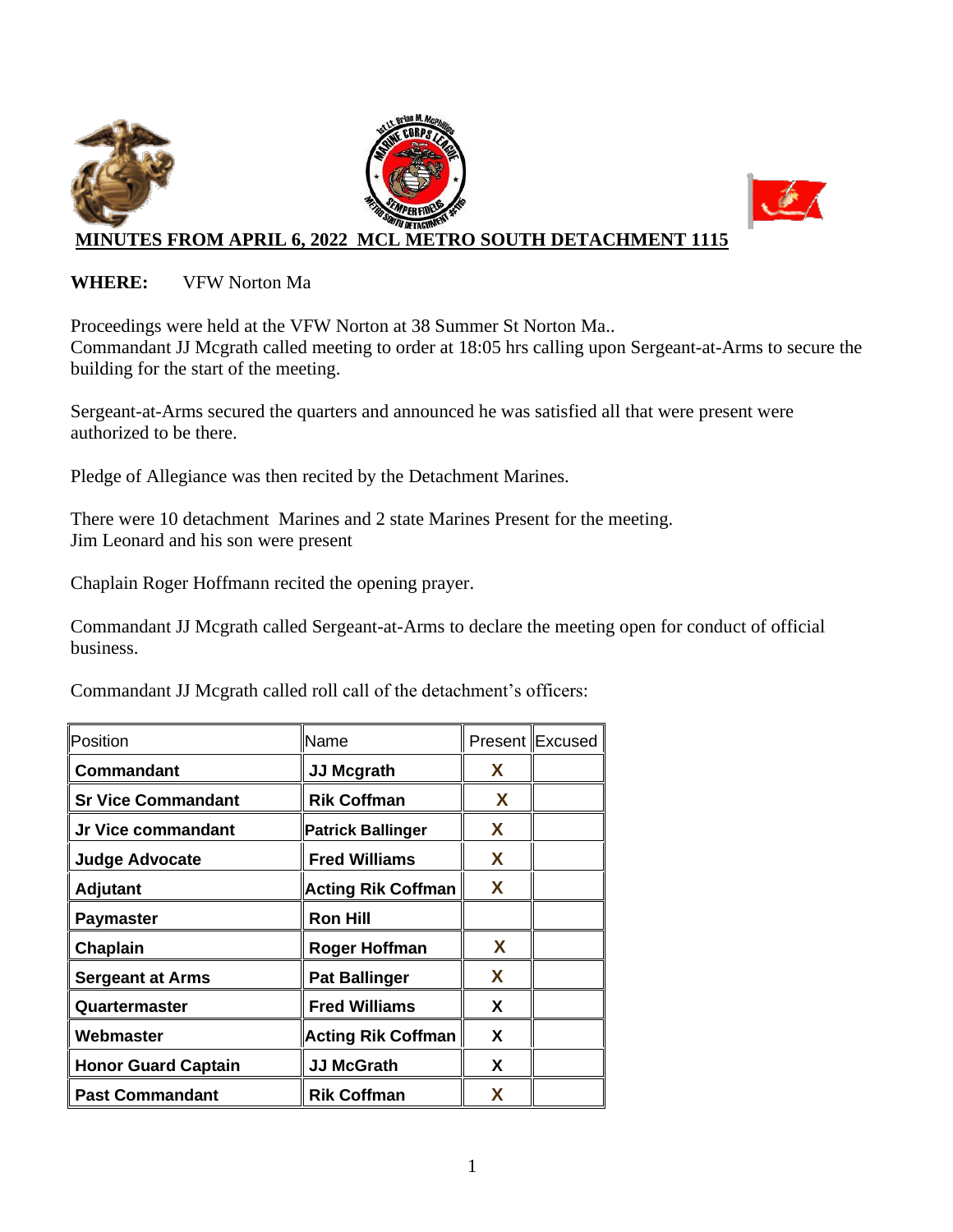## New Members

• No new members applications, Fred had invited one but no show.

## Correspondence 7

• Pat passed along the VA's thanks for our donation.

## Sickness 9

none

.

# Reports 6, 8, 10

- Minutes for Mar 2, 2022 were posted. Motion by Roger, seconded by Pat and carried.
- Paymaster report available, balance \$2,944.15. motion made to accept subject to audit, Seconded and so moved unanimously.
- Chaplain mentioned rituals and honors.

### **OLD BUSINESS: Standing committees 11/12:**

### HONOR GUARD

• NA

### QUARTERNASTER

• Report made by Fred

### Birthday Ball

• Some discussion on where to be held. Norton VFW available. Tabled till closer time.

#### **Scholarship**

• Roger announced MCL state scholarship. Due 6/1 applications available 5/5. John Foster working with Brandon Cross, our scholarship winner, still needs application to be submitted. Pat's wishes daughter to be nominated. Roger to get Pat application.

### Fund Raiser

• Pat to contact Paul Hurley about possibilities. Pat talked about the car show and flag ceremony For benefit of state officers present.

### **UNFINISHED BUSINESS 13:**

Motion to adjourn from business for installation of, carried. Following were sworn in: Commandant JJ Mcgrath